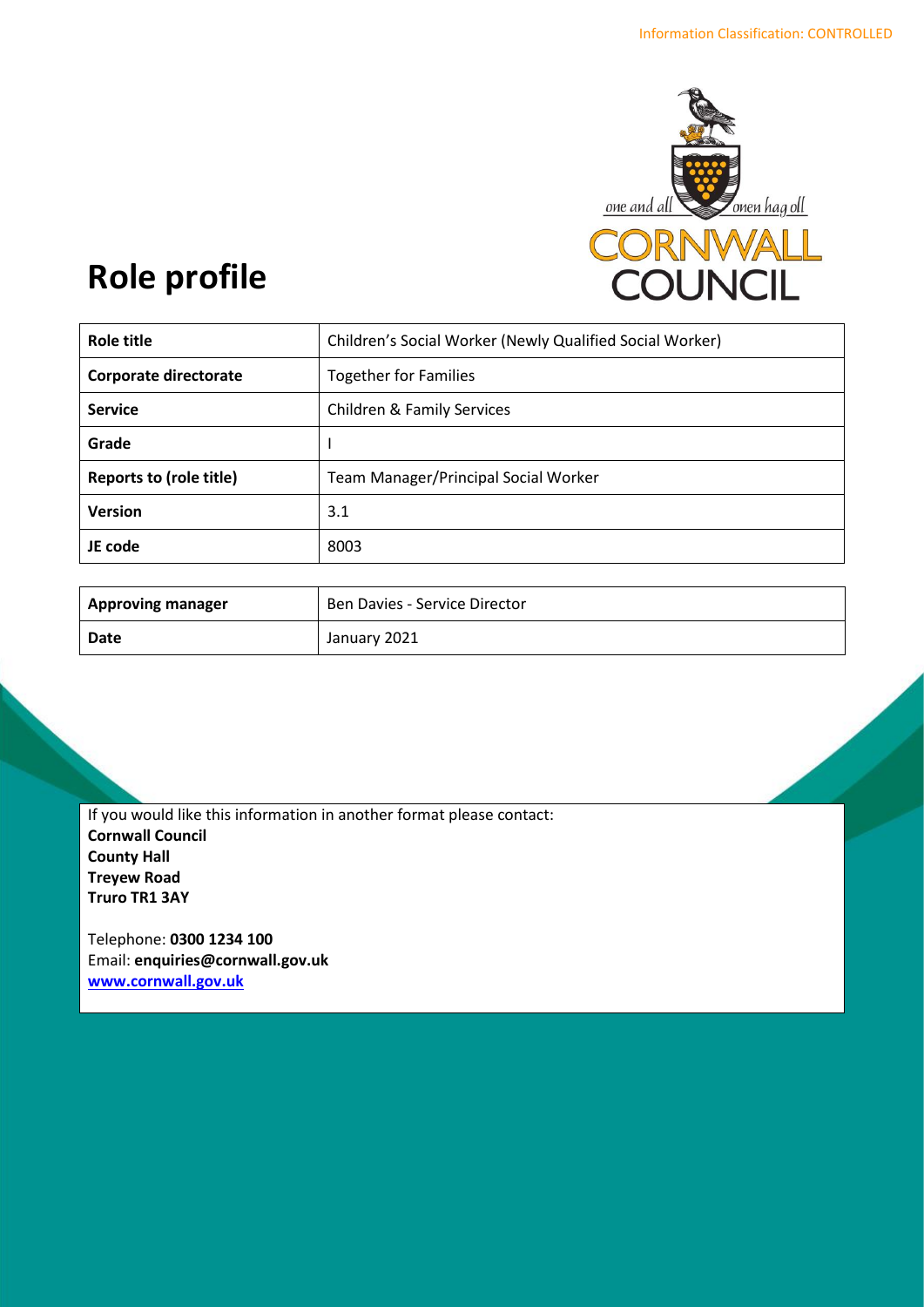# **Role purpose**

With the advice, support and guidance of a Team Manager and/or Principal Social Worker, newly qualified, registered children's Social Workers, provide a statutory social work service to help and protect children and young people and to support their families/carers to care for them safely.

By the end of last placement/ the completion of qualifying programmes newly qualified social workers will have demonstrated the knowledge, skills and values to work with a range of user groups, and the ability to undertake a range of tasks at a foundation level, the capacity to work with more complex situations; they should be able to work more autonomously, whilst recognising that the final decision will still rest with their supervisor; they will seek appropriate support and supervision.

They have developed an empathic understanding of the child's lived experience and are able to convey the views and feelings of the child through high quality practice skills in communicating with children, assessment, planning, implementation and review.

During the Assessed and Supported Year in Employment they are committed to undertaking training in and apply evidence-based practice to help the child overcome adverse experiences, leading to improved outcomes and a brighter future.

They work collaboratively and positively with other practitioners and partner agencies, taking account of different professional perspectives, in order to develop an accurate understanding of the child's needs, risks and the resources available to support them.

They understand what is expected of them, especially through the Practice Quality Standards for different aspects of the role. They demonstrate consistently good performance and engage positively in reflective supervision, case audit and annual appraisal, seeing the framework for Quality Assurance and Performance Management (QAPM) as a means of identifying and learning from any shortfalls in practice quality standards.

They are committed to consolidating learning from qualifying study and continuing their professional development and ongoing learning in practice through active participation in all aspects of the Assessed and Supported Year in Employment in order to enhance their professional status and expertise.

They act as representatives of the Service and the profession at all times, reflecting the requisite values and ethics in the way they work with children, young people and their families, as well as colleagues.

# **Dimensions**

#### **Annual financial accountability**

Whilst Social Workers have no direct budget accountability, they share responsibility for practising and decision-making within the resources available to the Service.

#### **Management accountability**

Nature of management

o None

Number of staff managed

o None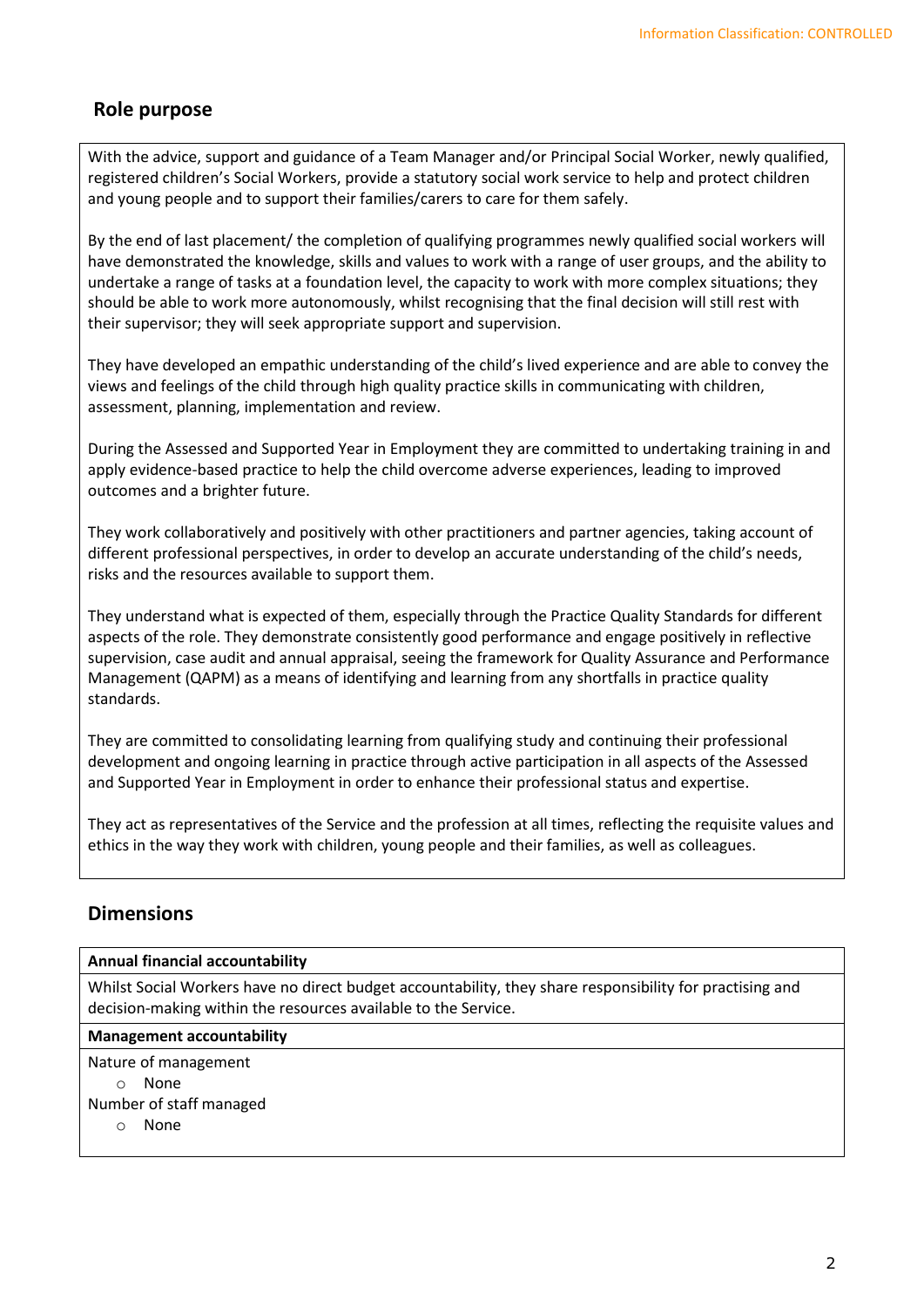## **Accountabilities**

*Cornwall Council is a dynamic organisation and the particular duties and accountabilities may vary from time to time without changing the general character of the role or the level of responsibility entailed. Individual objectives will be agreed via the PDS appraisal process* 

- Undertaking the full range of statutory social work tasks in accordance with relevant childcare legislation and statutory guidance. Understanding forms of harm and their impact on people, and the implications for practice, drawing on concepts of strength, resilience, vulnerability, risk and resistance in all interventions.
- Undertaking duties and tasks in accordance with the approved Procedures, Management Action Notes and Practice Quality Standards and beginning to formulate and make explicit, evidenceinformed judgements and justifiable decisions.
- Developing a good understanding of the child's lived experience, their views and wishes as the basis of helping them to achieve good outcomes in their education, health, development and social welfare. This includes the ability to demonstrate and apply to practice a working knowledge of human growth and development throughout the life course.
- Demonstrating consistently the values and ethics of the profession and the Service in accordance with our Statement of Mission and Values, with a strong commitment to a strengths-based and relational model of social work, founded in social justice and pro-social learning, applying this in partnership with children and young people, parents/carers, families and the child's wider network of family and friends.
- Consolidating, developing and demonstrating, with guidance, a comprehensive understanding and application of the knowledge gained in my initial training, and knowledge related to the work of my team, including critical awareness of current issues and beginning to make use of research to inform practice.
- Demonstrating knowledge of appropriate legal and policy frameworks and guidance that inform and mandate social work practice, and applying with support and guidance, evidence-based practice in order to protect children and young people in need from harm, overcome adverse experiences and improve outcomes.
- Recording information in a timely, respectful and accurate manner, including a Chronology of significant events in the child's life, a Case Summary and Family Map to support professional judgement and organisational responsibilities. Writing records and reports, for a variety of purposes with language suited to purpose and audience, using plain English and optimising use of information management systems. Distinguishing fact from opinion and recording conflicting views and perspectives.
- Understanding and respecting the role of others within the organisation and in the wider professional and service system of which it is a part, and work effectively with them in order to support families, parents and carers to care for their children safely in their own homes and communities.
- Working effectively as a member of a team, demonstrating the ability to develop and maintain appropriate professional and inter-professional relationships, managing challenge and conflict with support.
- Demonstrating the ability to work effectively within your own organisation and take account of legal, operational and policy contexts, and contribute to the organisation's evaluation and development.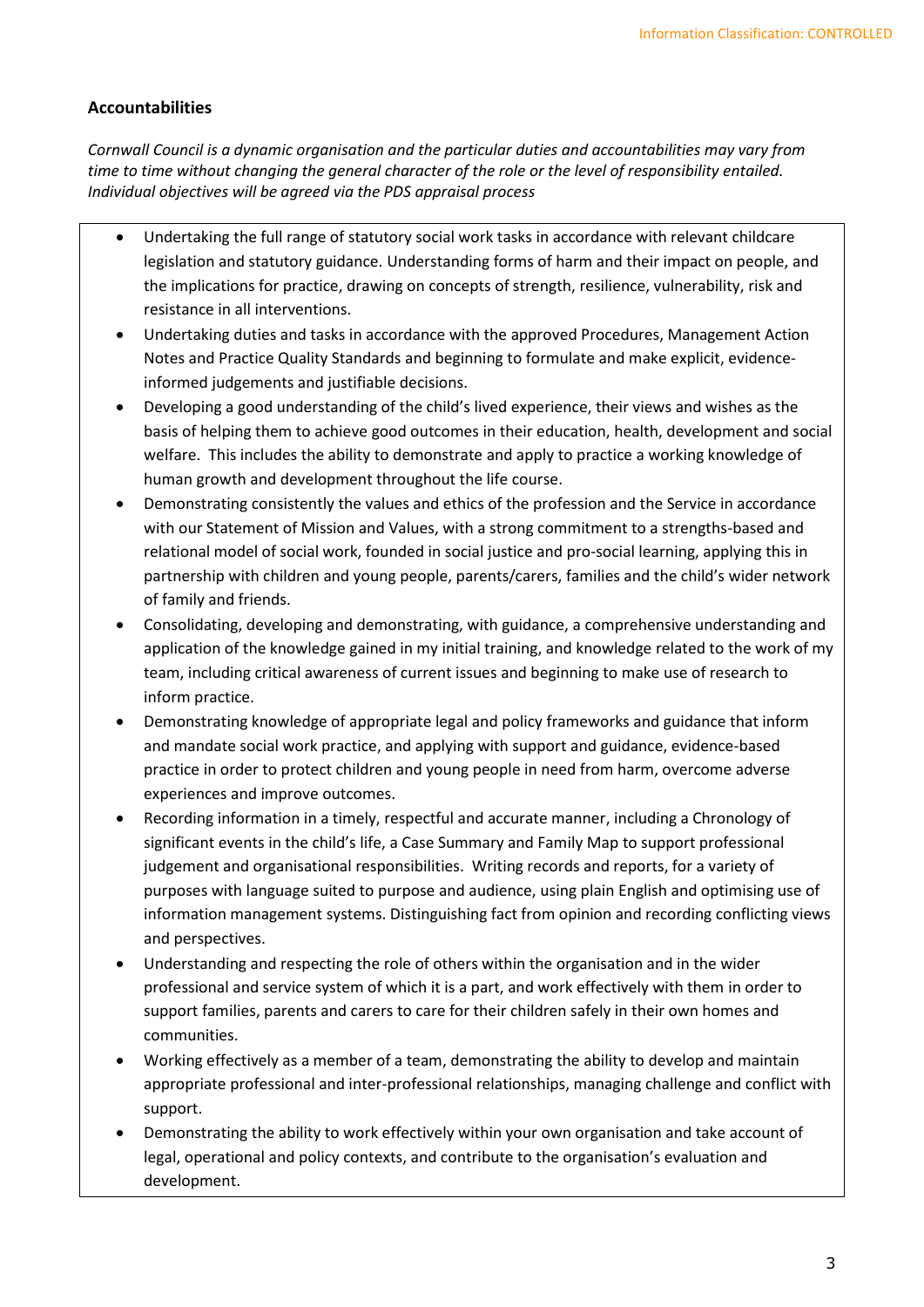- Making the duty of corporate parent meaningful for children in care, helping them to recover from the trauma of neglect and abuse, and to achieve emotional permanence within their timescales.
- Helping young people to prepare for leaving care with appropriate information, advice, guidance and purposeful support.
- Demonstrating an effective and active use of supervision for accountability, professional reflection and development as the primary source of coaching and learning to reflect critically on practice, explore different approaches to your work, support your development across the nine capabilities and understand the boundaries of professional accountability, recognising your own professional strengths and limitations, and when and how to seek advice.
- Identifying your learning needs and assuming responsibility for improving your practice through your commitment to continuous professional development by fully engaging in the support and assessment activities throughout the year, in order to progress in line with the Career and Qualification Pathway for children's Social Workers in Cornwall.
- Taking responsibility for managing your time and workload effectively, and beginning to prioritise activities including ensuring supervision time as well as engaging positively and constructively in the Framework for Quality Assurance and Performance Management, as a source of learning and professional accountability.
- Taking part proactively in supervision, team meetings, team-based learning and development days, contributing to a positive and supportive team culture by showing capacity for leading practice through the way you conduct my professional role and contribute to these activities, promoting our purpose, practice and impact and beginning to take steps to enable the learning and development of others.
- Complying with the full range of the Council's employment relations policies, including the General Data Protection Regulations in order to protect the privacy of children, young people and their families.
- Fulfilling all the requirements of registration with Social Work England in relation to personal conduct and fitness to practice, demonstrating a good understanding of the Knowledge and Skills Statement (KSS) for children's Social Workers.
- Undertaking any other duties required of the role and commensurate to the grade for the role.

# **Corporate accountabilities**

## **Information security and governance**

Manage information in line with the Council's policies, procedures and guidance on subjects such as Data Protection, Freedom of Information, confidentiality, information security and sharing, the information lifecycle and data quality, to ensure compliance and efficient and effective information governance

## **Safeguarding**

Maintain awareness of Council policies and practices regarding the safeguarding of children, young people and/ or adults who may be at risk. Report concerns/ allegations in accordance with corporate guidance and procedures

## **Equality & Diversity**

Work to eliminate unlawful discrimination, harassment and victimisation and report incidents as they occur. Treat everyone with dignity and respect and ensure individual's needs are met. Challenge inappropriate behaviour and language constructively, advising on alternatives so the opportunity for change can be considered

#### **Customer Experience**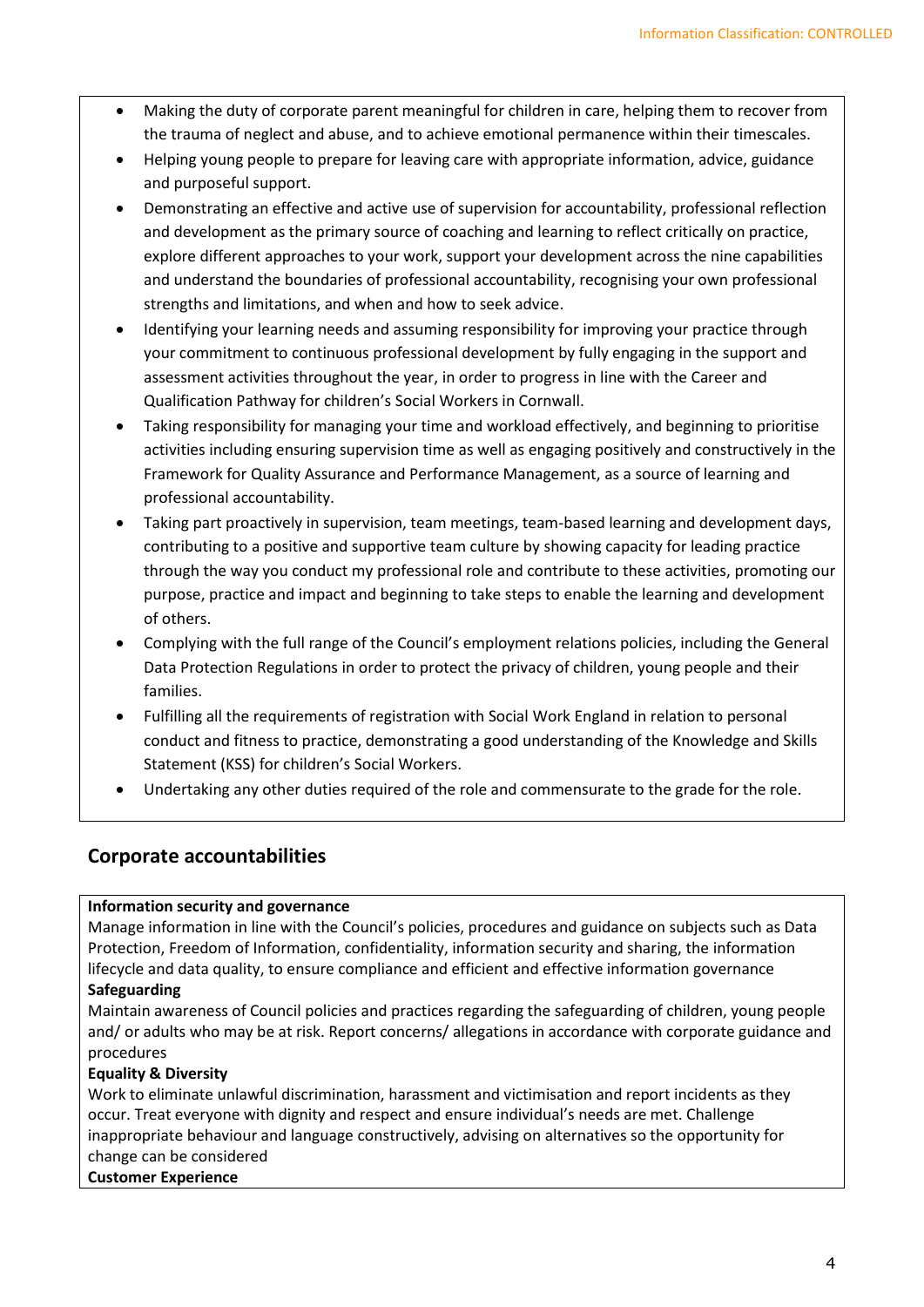Drive to continually improve customer satisfaction and maintain a clear and consistent focus on delivering outstanding customer experience

#### **Health, Safety and Wellbeing**

Contribute to the management of health and safety risks and the creation of a positive health and safety culture to safeguard the health, safety and wellbeing of yourself and others. Understand your health and safety responsibilities and comply with council policy and procedures

#### **Key objectives**

To take personal and professional responsibility for the quality of own practice and contribution to the child's progress in reducing the risk of harm and achieving improved outcomes.

To undertake all aspects of casework in accordance with the approved Practice Quality Standards and the requirements of the Service Framework for a Balanced Workload.

To engage fully with all aspects of the Assessed and Supported Year in Employment in order to improve own performance and participate positively in the Service Framework for Quality Assurance and Performance Management.

To take part in and contribute fully to high quality, reflective supervision in line with the Service Supervision Standards.

To support less experienced colleagues to develop their knowledge and skills required to meet the approved Practice Quality Standards.

# **Competencies and other requirements**

*We use the following criteria below to assess your suitability for the role; please refer to the recruitment & selection column to establish at which stage the criteria are assessed. Requirements assessed at the 'Application' stage represent the minimum essential requirement for shortlisting purposes*

| <b>Behaviours</b>                                                                                                                                                                                                                                                                                                                                                                                                                                                                                                                                                                                                                             | <b>Recruitment and</b><br>selection |
|-----------------------------------------------------------------------------------------------------------------------------------------------------------------------------------------------------------------------------------------------------------------------------------------------------------------------------------------------------------------------------------------------------------------------------------------------------------------------------------------------------------------------------------------------------------------------------------------------------------------------------------------------|-------------------------------------|
| <b>Working together</b>                                                                                                                                                                                                                                                                                                                                                                                                                                                                                                                                                                                                                       |                                     |
| You understand and focus on customer satisfaction and work well with colleagues<br>and partners.                                                                                                                                                                                                                                                                                                                                                                                                                                                                                                                                              |                                     |
| You deliver exceptional customer service - you understand and are attentive<br>$\bullet$<br>to the needs of your customers<br>You listen to the views of others and seek them out<br>You support and show consideration for others<br>٠<br>You work well with colleagues and partners and acknowledge the different<br>$\bullet$<br>ideas, perspectives and backgrounds of others<br>You are committed to the protection and safeguarding of children, young<br>$\bullet$<br>people and vulnerable adults<br>You share information and expertise with others<br>$\bullet$<br>You are honest, you respect and you build relationships of trust | Interview/<br>Assessment            |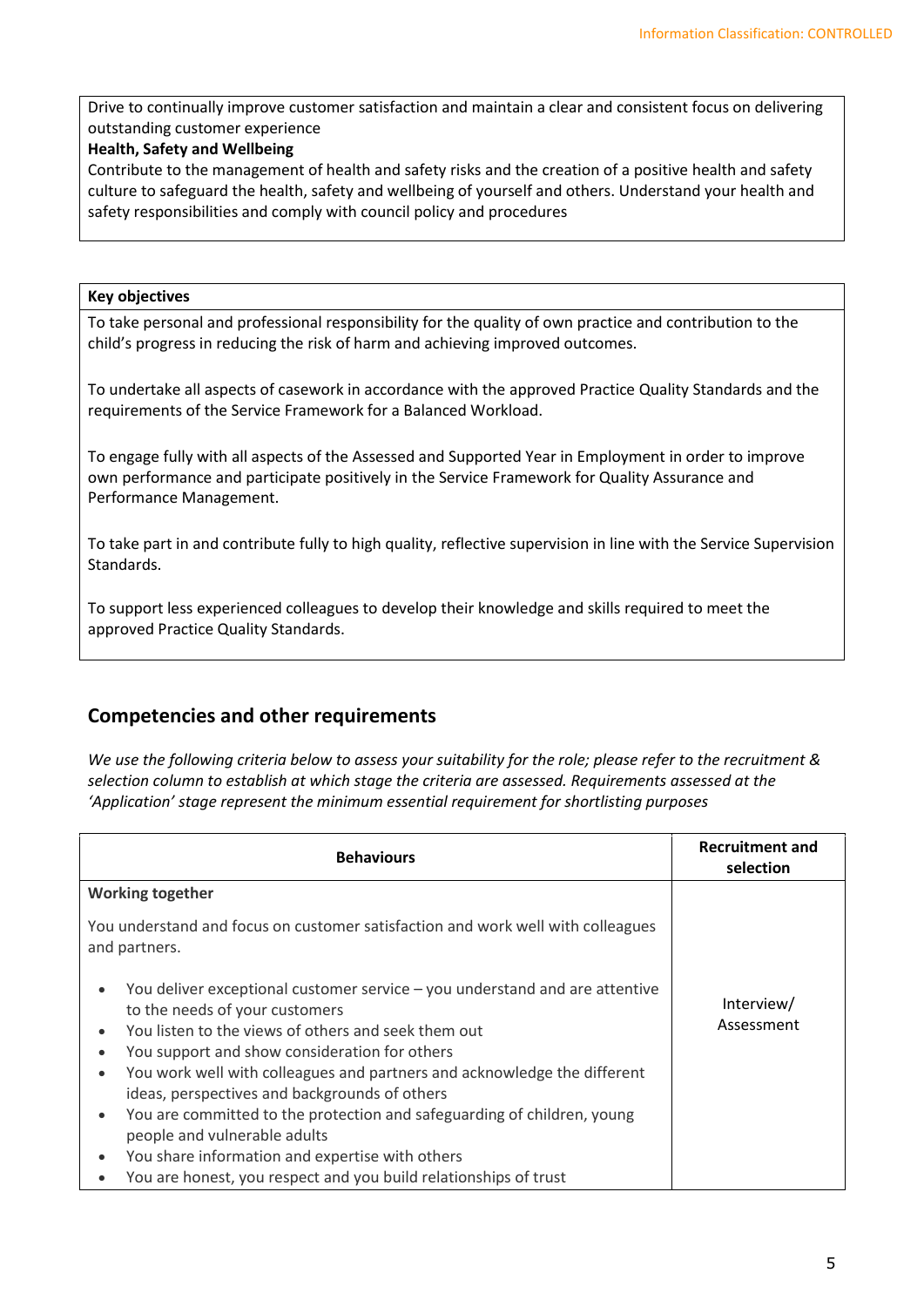| You share your achievements and acknowledge the achievements of others                                                                                                                                                                                                                                                                                                                                                                                                                                                                                                               |                          |
|--------------------------------------------------------------------------------------------------------------------------------------------------------------------------------------------------------------------------------------------------------------------------------------------------------------------------------------------------------------------------------------------------------------------------------------------------------------------------------------------------------------------------------------------------------------------------------------|--------------------------|
| <b>Resourceful</b><br>You apply expertise, solve problems and make improvements to deliver the best<br>possible customer outcomes.                                                                                                                                                                                                                                                                                                                                                                                                                                                   |                          |
| You plan and organise your work and manage your time effectively<br>You gather relevant information, analyse it and make timely informed<br>decisions in the course of your work<br>You are flexible and adaptable<br>$\bullet$<br>You respond constructively to change<br>You demonstrate financial awareness relevant to the job you do<br>You use your initiative and are creative in problem solving<br>You deliver results and demonstrate commitment to serving customers                                                                                                      | Interview/<br>Assessment |
| <b>Personal responsibility</b><br>You take responsibility for your work, your environment and your development.                                                                                                                                                                                                                                                                                                                                                                                                                                                                      |                          |
| You are trustworthy and reliable<br>You pay attention to your own health, safety and wellbeing and that of<br>others<br>You acknowledge errors, report them as appropriate and play your part in<br>addressing them<br>You appropriately challenge unhelpful behaviour<br>$\bullet$<br>You seek feedback and review your own contribution<br>$\bullet$<br>You are open to change and improvement<br>$\bullet$<br>You take responsibility for your development<br>You are enthusiastic about and take pride in your work<br>You act as an ambassador for the Council to our customers | Interview/<br>Assessment |

| Knowledge, skills and experience                                                                                                                           | <b>Recruitment and</b><br>selection                 |
|------------------------------------------------------------------------------------------------------------------------------------------------------------|-----------------------------------------------------|
| Social Work Degree with relevant Social Work Qualification.                                                                                                | Application Form and<br>Certificate                 |
| Current registration with the Social Work England.                                                                                                         | Application Form and<br>Certificate                 |
| The ability to articulate the values and ethics of the social work profession in<br>working with children and families.                                    | <b>Application Form</b><br>Interview/<br>Assessment |
| A good understanding of the current issues and themes related to social work with<br>children and families, including evidence-based practice.             | Application Form/<br>Interview/<br>Assessment       |
| An accurate understanding of the role, function, statutory duties and<br>accountabilities of a local authority social worker with children and families.   | Application Form/<br>Interview/<br>Assessment       |
| A good understanding of the main risks to a child's welfare, development and<br>safety, along with a developing knowledge about how to reduce those risks. | Interview/<br>Assessment                            |